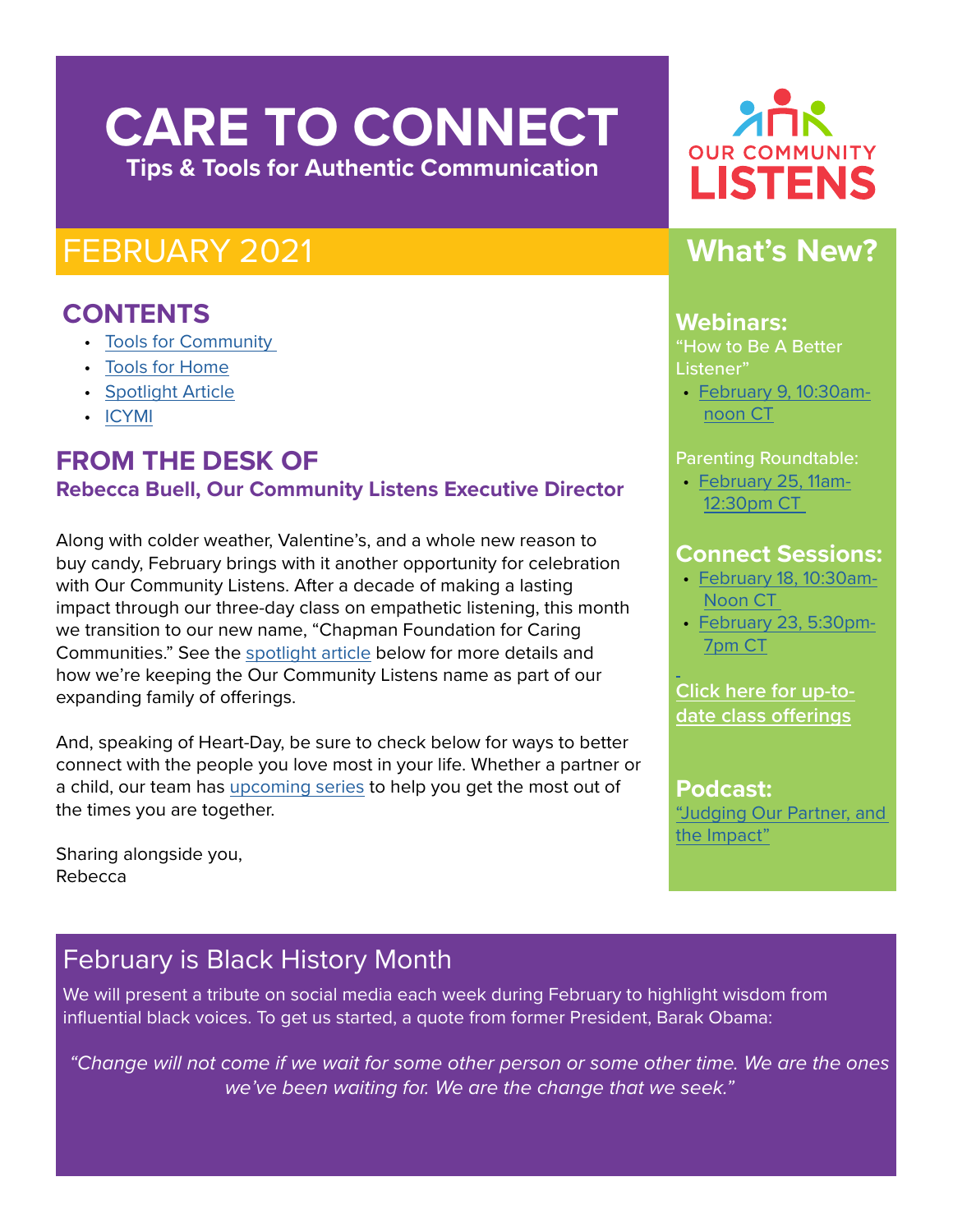### <span id="page-1-0"></span>**TOOLS FOR COMMUNITY**

#### **For the areas where we work, serve or interact**

#### **WEBINAR: "How to Be a Better Listener"**

Perfect for those who have not yet attended our Communication Skills Training, this one-hour class is a primer on empathetic listening.

• [February 9, 10:30 am-Noon CT](https://ourcommunitylistens.secure.nonprofitsoapbox.com/skills-education/event/44)

#### **EFFECTIVE CONFRONTATION SERIES:**

We are wrapping up the final webinar in our confrontation series in February and will be offering new, intensive Learning Labs in March that allow you to practice your new skills to help manage conflict as it arises. These Learning Labs will be limited to 15 people and will cost \$20 per session. [Learn more](https://www.ourcommunitylistens.org/events/web-series)  [about our sessions in February and March here.](https://www.ourcommunitylistens.org/events/web-series)

#### **CONNECT SESSION:**

Connect with others as we learn about utilizing communication skills and concepts in every day, real life moments. Sessions are interactive with information and conversation that can be applied immediately. The participants help shape the discussion based on the needs expressed by the group.

Choose ONE of the following times:

- [February 18, 10:30am-noon CT](https://ourcommunitylistens.secure.nonprofitsoapbox.com/skills-education/event/23)
- [February 23, 5:30-7pm CT](https://ourcommunitylistens.secure.nonprofitsoapbox.com/skills-education/event/18)

### **TOOLS FOR HOME**

**Resources for parenting, education, family & committed relationships**

#### **NEW! PARENTING ROUNDTABLE**

In this new parenting roundtable, you'll study the role of logic and emotion in children and come away with strategies to help when they feel overwhelmed. Offered at no cost, this training consists of two short instructional videos and a 90-minute live discussion.

#### **New date added!**

• [February 25, 11 am-12:30 pm CT](https://ourcommunitylistens.secure.nonprofitsoapbox.com/component/events/event/48)

#### **COMING SOON! DATE NIGHT SERIES**

Just in time for Valentine's Day gifting, we will be offering a new 4-part series designed to help partners better understand each other's communication styles. The series consists of 4, 90-minute sessions over 4 weeks and includes a personalized DISC assessment. Cost is \$50 per couple.

- [Wednesdays in March](https://ourcommunitylistens.secure.nonprofitsoapbox.com/skills-education/event/57)
- [Saturdays in March](https://ourcommunitylistens.secure.nonprofitsoapbox.com/skills-education/event/58)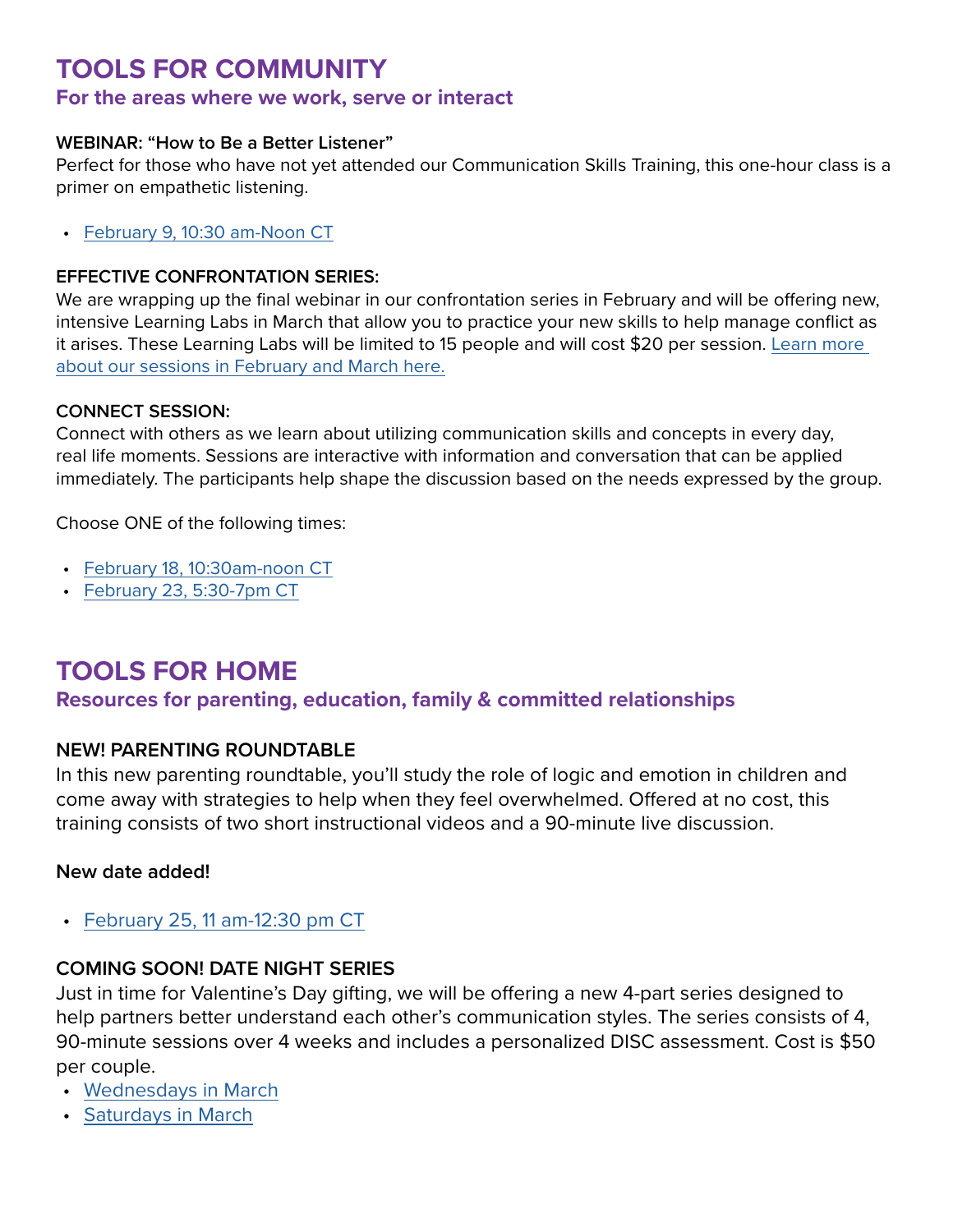# <span id="page-2-0"></span>**SPOTLIGHT ON: New Name, Same Great Offerings!**

We have some exciting news! Coming in the next few weeks, our organization will formally change its name to

**Chapman Foundation for Caring Communities** (CFCC).

Watch this short video to learn about the change:



Since 2010, Our Community Listens has been the name of the non-profit founded by Bob and Cynthia Chapman. In 10 years, we have trained more than 11,000 individuals to connect authentically through empathetic listening.

We are expanding on this success by growing and adapting to meet individuals where they are. We will continue to offer our core class "Our Community Listens," as well as build on these teachings to form a continuum of learning in a variety of formats -- from in-person, to interactive webinars, to 5-minute videos – all designed to deepen the impact of our training.



And beyond our class offerings, we will continue our growth with partners who share our mission, seeking opportunities for collective impact that allow compassion to permeate throughout the community. These partnerships will allow us to broaden our reach so that more people can benefit from the training we began all those years ago.

# **MOVING FORWARD:**

#### **So, what's changing?**

- A new website: We will soon launch a rebranded and streamlined website.
- A redesigned newsletter: This newsletter will change to reflect our rebranding, but we will still offer details on upcoming classes and the spotlights on new initiatives you've come to expect.

#### **What's not changing?**

- The commitment to offering learning experiences that strengthen relationships and build stronger communities.
- We are keeping the name **Our Community Listens**, as it will become the name of our 3-day, transformational core class.

We will update you once this new site goes live. We are so happy to bring you along on this journey!